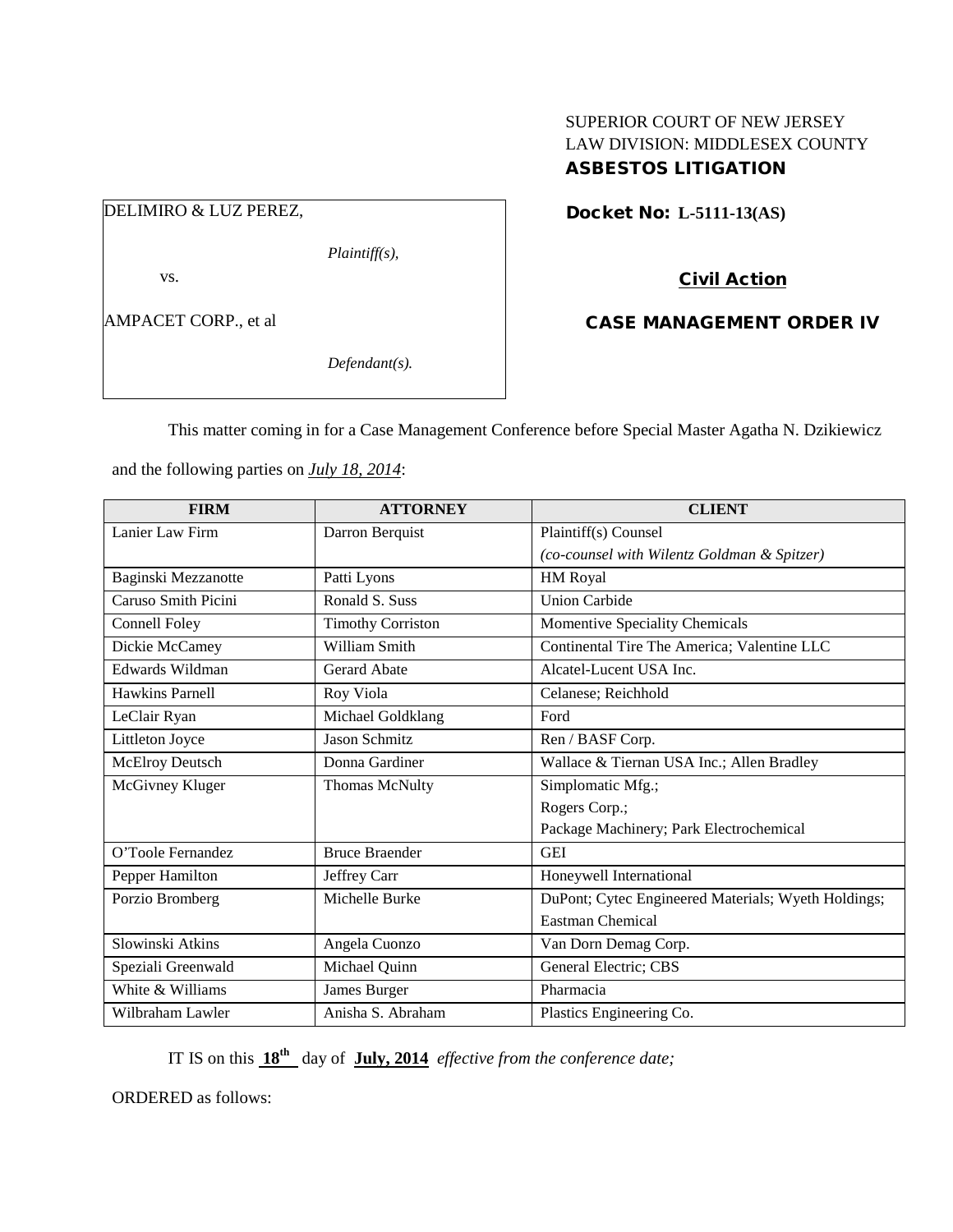Counsel receiving this Order through computerized electronic medium (E-Mail) shall be deemed by the court to have received a copy of the filed original court document. Any document served pursuant to this Order shall be deemed to be served by mail pursuant to *R*.1:5-2.

## **DISCOVERY**

- October 17, 2014 Fact discovery, including depositions, shall be completed by this date. Plaintiff's counsel shall contact the Special Master within one week of this deadline if all fact discovery is not completed.
- November 14, 2014 Depositions of corporate representatives shall be completed by this date.

### **EARLY SETTLEMENT**

| August 5, 2014   | The settlement conference previously scheduled on this date is <b>CANCELLED</b> .         |
|------------------|-------------------------------------------------------------------------------------------|
| October 16, 2014 | The settlement conference previously scheduled on this date is <b>CANCELLED</b> .         |
| October 24, 2014 | Settlement demands shall be served on all counsel and the Special Master by this<br>date. |

### **SUMMARY JUDGMENT MOTION PRACTICE**

- November 21, 2014 Summary judgment motions shall be filed no later than this date.
- December 19, 2014 Last return date for summary judgment motions.

#### **MEDICAL DEFENSE**

November 14, 2014 Defendants shall identify its medical experts and serve medical expert reports, if any, by this date. **In addition, defendants shall notify plaintiff's counsel (as well as all counsel of record) of a joinder in an expert medical defense by this date.**

#### **LIABILITY EXPERT REPORTS**

November 28, 2014 Plaintiff shall identify its liability experts and serve liability expert reports or a certified expert statement by this date or waive any opportunity to rely on liability expert testimony.

December 31, 2014 Defendants shall identify its liability experts and serve liability expert reports, if any, by this date or waive any opportunity to rely on liability expert testimony.

January 12, 2015 Plaintiff shall identify its rebuttal liability experts and serve rebuttal liability expert reports, if any, by this date.

#### **ECONOMIST EXPERT REPORTS**

November 28, 2014 Plaintiff shall identify its expert economists and serve expert economist report(s), if any, by this date or waive any opportunity to rely on economic expert testimony.

\_\_\_\_\_\_\_\_\_\_\_\_\_\_\_\_\_\_\_\_\_\_\_\_\_\_\_\_\_\_\_\_\_\_\_\_\_\_\_\_\_\_\_\_\_\_\_\_\_\_\_\_\_\_\_\_\_\_\_\_\_\_\_\_\_\_\_\_\_\_\_\_\_\_\_\_\_\_\_\_\_\_\_\_\_\_\_\_\_\_\_\_\_\_\_\_\_\_\_\_\_\_\_\_\_\_\_\_\_\_